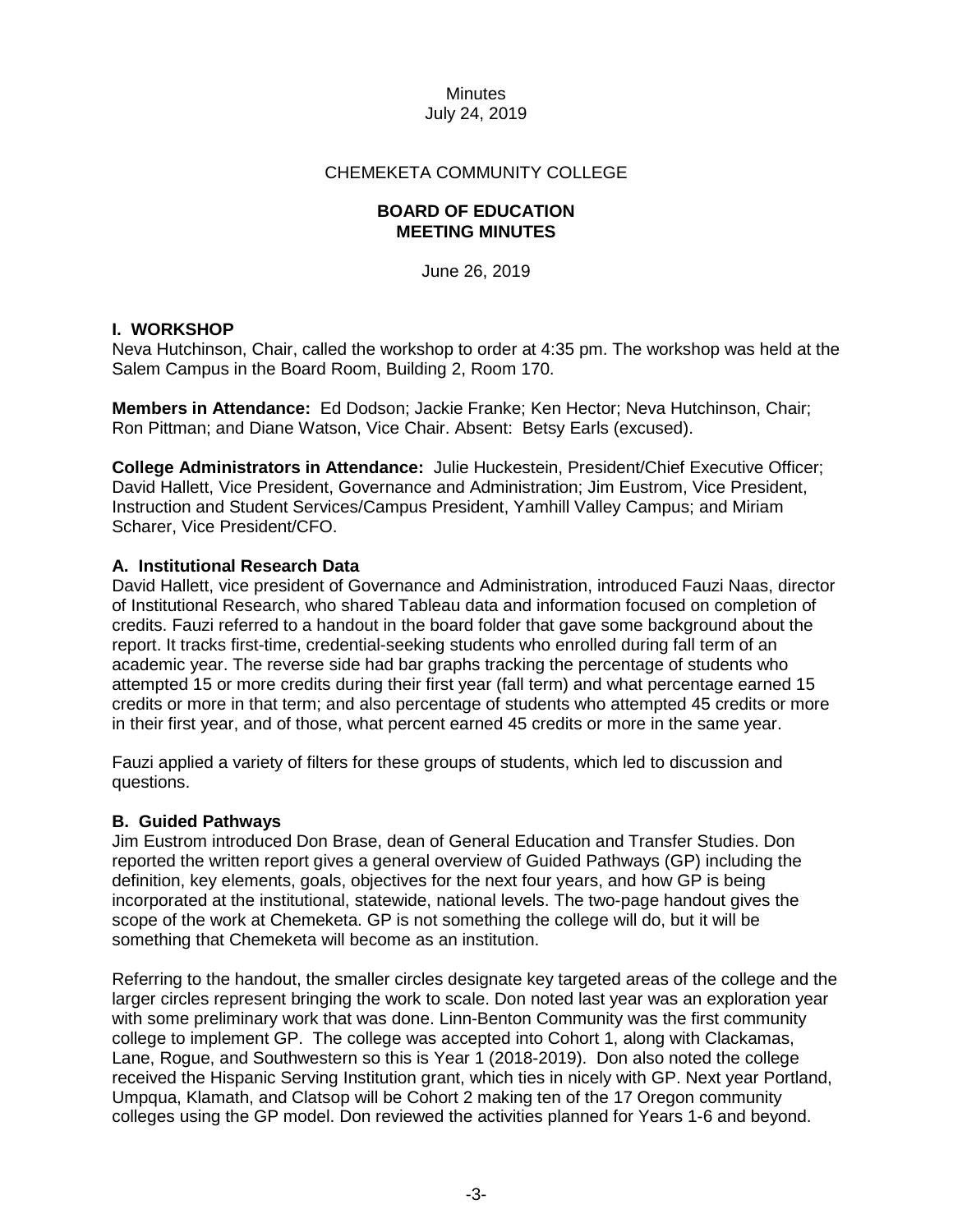Meeting Minutes College Board of Education June 26, 2019 Page 2

The reverse side lists the six workgroups made up of faculty and staff that make up the Guided Pathways Steering Committee: 1) Academic Support, 2) Assessment and Institutional Research, 3) Design, 4) Mapping and Meta-Majors, 5) Pre-Pathways Initiatives, and 6) Student Experience. Don briefly explained the purpose of each workgroup.

Jim noted and acknowledged the over 200 faculty, program chairs, and staff who are involved with Guided Pathways. Mary Scamahorn was thanked for compiling and organizing the work of the GP workgroups and core team. Executive deans were thanked for taking on this big initiative, which will bring about a major change, and Julie was thanked for her support from the very beginning.

The workshop ended at 5:25 pm, and a recess was taken.

# **II. A. EXECUTIVE SESSION**

Executive Session called to order at 5:37 pm in the board dining room on the Salem Campus, Building 2, Room 172. Executive Session was held in accordance with ORS 192.660(2)(i) president/chief executive officer evaluation and (d) negotiations.

**Members in Attendance:** Ed Dodson; Betsy Earls (arrived at 6:21 pm); Jackie Franke; Ken Hector; Neva Hutchinson, Chair; Ron Pittman; and Diane Watson, Vice Chair.

**College Administrators in Attendance:** Julie Huckestein, President/Chief Executive Officer; David Hallett, Vice President, Governance and Administration; Jim Eustrom, Vice President, Instruction and Student Services/Campus President, Yamhill Valley Campus; and Miriam Scharer, Vice President/CFO.

Executive Session ended at 5:57 pm.

# **II. B. ADMINISTRATION UPDATES**

Open session reconvened at 5:58 pm. Updates were shared or discussed with the board about the September 5 board work session; Association of Community College Trustees (ACCT) Conference on October 16–19 in San Francisco; board calendar preview; legislative issues; staffing; Ag Complex, diesel program; non-credit truck driving; program updates; board agenda preview; and election of board chair and vice chair.

A recess was taken at 6:45 pm.

#### **III. REGULAR SESSION**

# **A. CALL TO ORDER**

Neva Hutchinson, Chair, reconvened the board meeting at 7:02 pm. The meeting was held at the Salem Campus in the Board Room, Building 2, Room 170.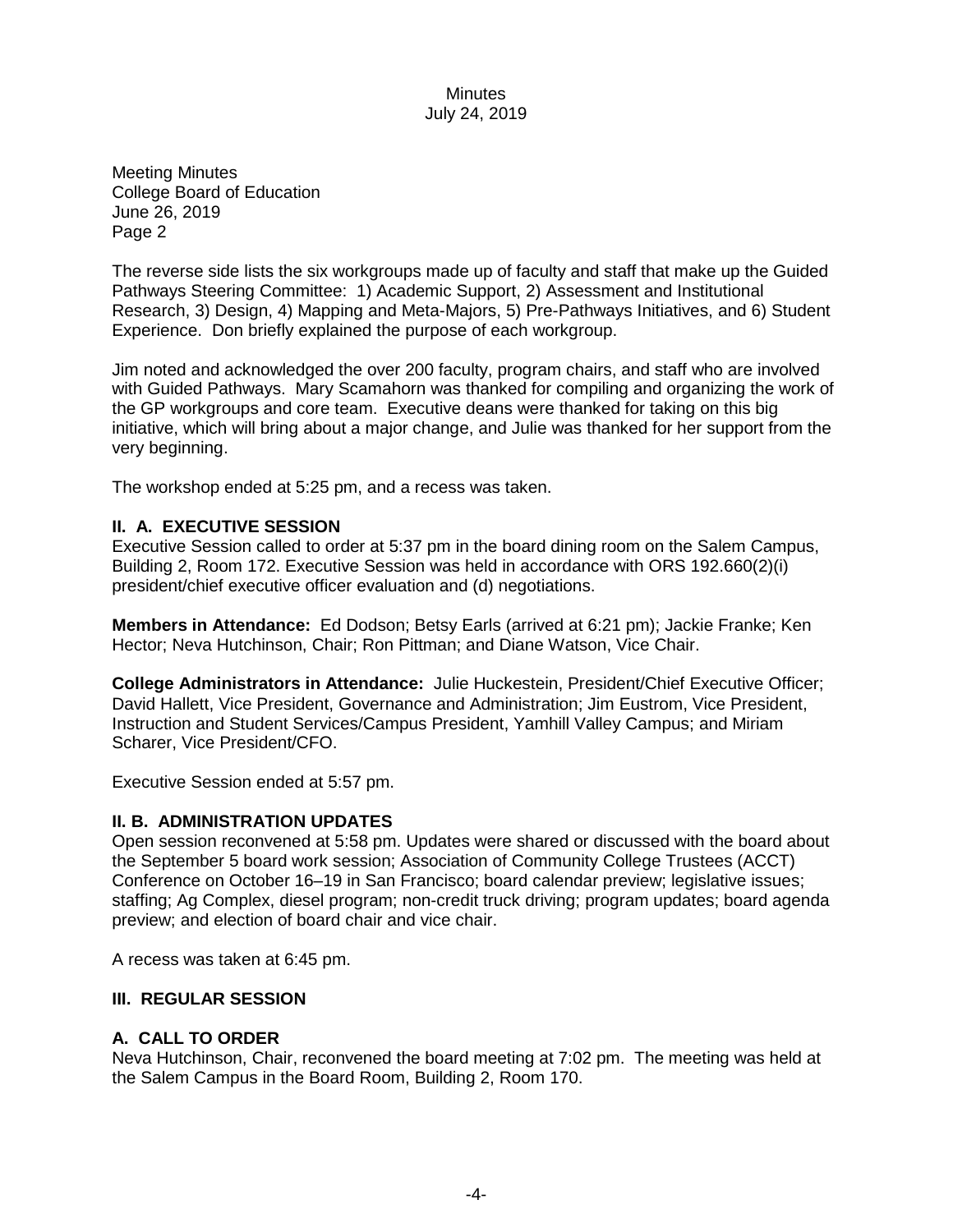Meeting Minutes College Board of Education June 26, 2019 Page 3

# **B. PLEDGE OF ALLEGIANCE**

Neva Hutchinson led the group in the Pledge of Allegiance.

# **C. ROLL CALL**

**Members in Attendance:** Ed Dodson; Betsy Earls; Jackie Franke; Ken Hector; Neva Hutchinson, Chair; Ron Pittman; and Diane Watson, Vice Chair.

**College Administrators in Attendance:** Julie Huckestein, President/Chief Executive Officer; David Hallett, Vice President, Governance and Administration; Jim Eustrom, Vice President, Instruction and Student Services/Campus President, Yamhill Valley; and Miriam Scharer, Vice President/CFO.

**Board Representatives in Attendance**: Terry Rohse, Chemeketa Classified Association; Traci Hodgson, Chemeketa Faculty Association; and Rory Alvarez, Chemeketa Exempt Association. Absent: Riley Dunagan.

# **D. REORGANIZATION OF THE COLLEGE BOARD OF EDUCATION**

Neva Hutchinson pulled this item. Because this was an election year for board members, there is an ORS statute that requires that the election of officers must occur in July.

# **E. COMMENTS FROM THE AUDIENCE**

At the end of the board meeting Terry Rohse thanked the negotiating teams from the college and the classified association, along with Julie, the board, David and Miriam. Although the discussions were emotional and heated at times, overall the dialog was good and the classified association felt listened to.

#### **F. APPROVAL OF MINUTES**

Ron Pittman moved and Jackie Franke seconded a motion to approve the minutes of May 15, 2019.

The motion CARRIED.

#### **G. SEPARATE ACTION**

**Approval of Retirement Resolutions No. 18-19-23, Lori A. Cegon; No. 18-19-24, Kelley J. Gembala; No. 18-19-25, Bryon D. Hall; No. 18-19-26, Nancy K. Howard; No. 18-19-27, Julie Huckestein; No. 18-19-28, Michael J. Milhausen; and No. 18-19-29, Timothy E. "Tim" Rogers**

Each board member read a retirement resolution for the seven college employees. Ken Hector moved and Betsy Earls seconded a motion to approve all the retirement resolutions.

The motion CARRIED.

Bryon Hall, Julie Huckestein, and Tim Rogers were presented with their retirement resolutions and were thanked for their service.

# **H. REPORTS**

# **Reports from the Associations**

The Associated Students of Chemeketa (ASC) report was accepted as written.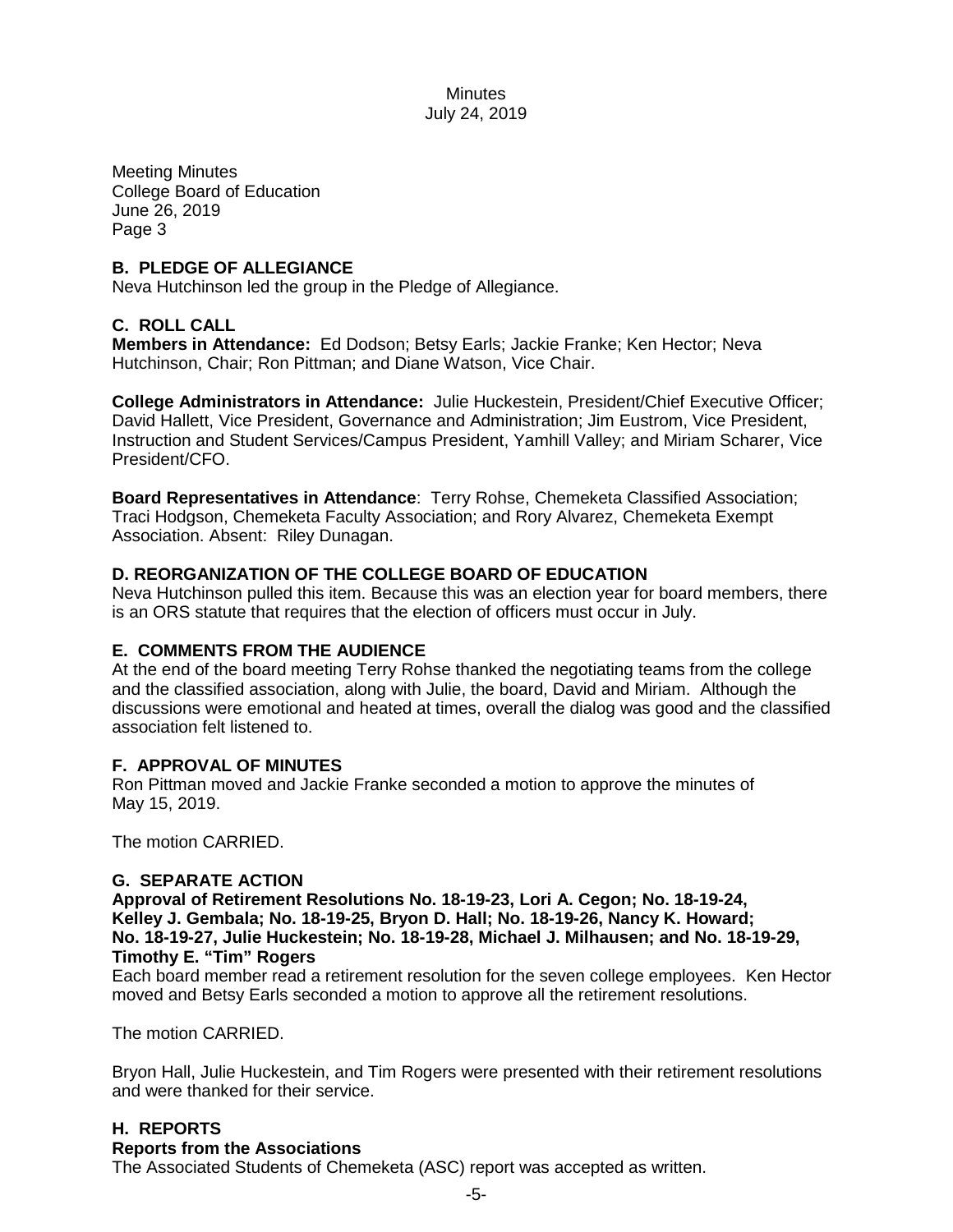Meeting Minutes College Board of Education June 26, 2019 Page 4

Traci Hodgson noted she is stepping down from her role as vice president on the faculty Association; and Traci wished Julie well on her retirement. Terry Rohse reported he was reelected as president of the classified association. Rory Alvarez noted that Adam Mennig will be taking over as president of the exempt association and will start attending board meetings in July.

# **Reports from the College Board of Education**

Betsy Earls attended the meeting with Congressman Kurt Schrader and graduation.

Diane Watson attended the Emergency Services open house in Brooks, the Affordable Learning Initiatives celebration, Salem-Keizer Raising the Bar, Congressman Kurt Schrader visit, end-ofyear BBQ, 25–45 year employee recognition, board policies subcommittee meeting, Ag Complex groundbreaking; LPN pinning ceremony, Julie's retirement celebration, and the Law Enforcement and college graduations.

Jackie Frankie attended two Jan Ree/Hayesville Neighborhood Association meetings (the June meeting was to meet the new Marion County Sheriff Joe Kast), U.S. State Department Fellows Program presentation, Nancy Duncan's retirement celebration, Congressman Kurt Schrader meeting, Council of Governments (COG) membership meeting; budget committee, executive committee and board meetings, drafting students BBQ, Engineering students bridge competition, board policy review subcommittee meeting, Ag Complex groundbreaking, Julie's retirement celebration, graduation, and Marion County Chief Administrative Officer John Lattimer's retirement.

Ken Hector participated in a conference call for the Association of Community College Trustees (ACCT) Public Policy subcommittee and Oregon Community College Association (OCCA) legislative conference calls. Ken attended the Chemeketa Foundation STARS event at YVC, Human Services Tea, Affordable Learning Initiatives awards, SEDCOR Economic Forum, Nancy Duncan's retirement celebration, Congressman Kurt Schrader's campus visit, end-ofyear BBQ, 25–45 year employee recognition, all-staff forum, Julie's retirement celebration, Ag Complex groundbreaking, law enforcement and college graduations, and Marion County administrator John Lattimer's retirement celebration.

Ron Pittman attended the Foundation STARS event at YVC, Julie's retirement celebration, and graduation.

Ed Dodson attended the Emergency Services open house, OCCA forum and board meetings, U.S. State Department Fellows Program meeting, Affordable Learning awards, SEDCOR Economic Forum, Student Success Advising Group, Nancy Duncan's retirement celebration, Congressman Kurt Schrader's meeting, end-of-year BBQ, all-staff forum, 25–45 year employee recognition, Julie's retirement celebration, Tim Roger's retirement celebration, Engineering student bridge competition, board policy review subcommittee meeting, spring choir concert, Ag Complex groundbreaking, and the law enforcement and college graduations.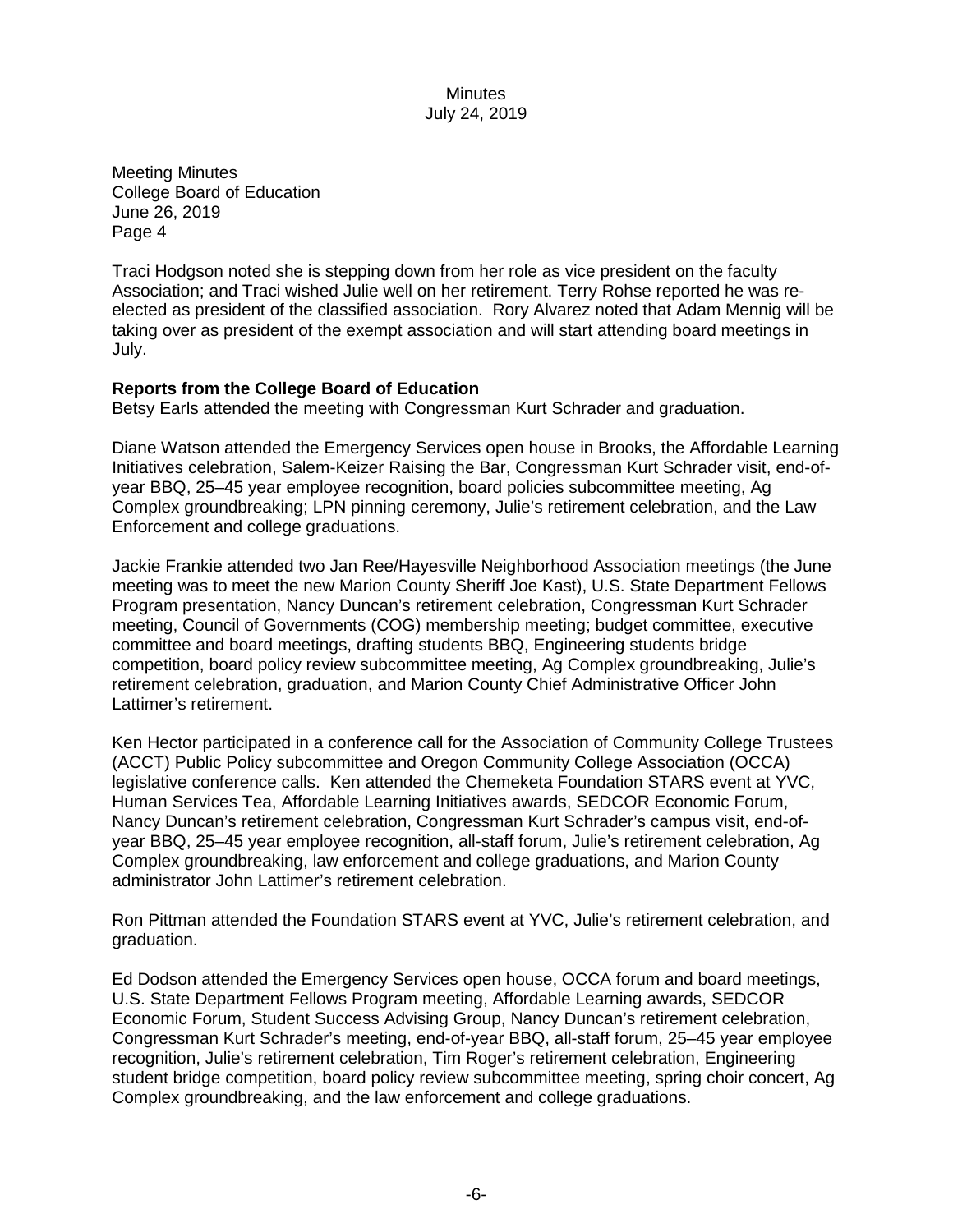Meeting Minutes College Board of Education June 26, 2019 Page 5

Neva Hutchinson attended the Foundation STARS event at YVC, SEDCOR Economic Forum, Salem-Keizer Raising the Bar luncheon, Julie's retirement celebration, and the law enforcement and college graduations,

# **Reports from the Administration**

Jim Eustrom reported last Tuesday, June 18, 703 students, 186 faculty and staff, and 4,800 friends and family members packed the Pavilion for the college's  $63<sup>rd</sup>$  commencement. It was a moving and monumental event. Jim thanked everyone who organized the event, everyone who attended to support the students, and, most importantly, all the student graduates.

#### **I. INFORMATION**

#### **Annual Evaluation of the President**

Board members did a modified evaluation of Julie Huckestein. Neva Hutchinson read the evaluation report/public statement on behalf of the board; a copy will be in the official board file. In summary, the board rated Julie's performance as exemplary this year and in her five-year tenure as president of Chemeketa Community College.

On behalf of the board, Diane Watson read a proclamation granting Julie President Emeritus standing.

**College Policy #2220, Political Activity of Employees; #2310, Closure/Delayed Openings; and #3071, Inquiries for Employment References (including Student Employees)** Rebecca Hillyer reviewed the minor changes. The policies were reviewed by the President's Advisory Council, and the policies will be brought back in July for board action.

# **College Policy #4080, Alternate Approaches to College Credit Transfer of Previous Credit and Alternate Approaches to College Credit**

Jim Eustrom reported the last review of this policy was in 2015. The policy has been revised to include transfer credits from other college and universities, added new requirements for Credit for Prior Learning from the Higher Education Coordinating Council (HECC), and added in language on Transfer Credit Standards. This policy will be brought back next month for approval.

#### **Adult High School Diploma Plan Update for 2019–2020**

Sara Hastings, dean of High School Partnerships, brought forward the annual Adult High School Diploma plan for 2019–2020. Next year is an update year, not a new plan year, so the only requirement from HECC is to update the courses to reflect the current offerings to meet the requirements for a high school diploma for adults who are over 18 years of age. The course listing is in the board agenda packet. Board action will be requested next month.

#### **Affirmative Action Annual Report**

David Hallett acknowledged Alice Sprague, director of Human Resources, HR staff Heather McDaniel and Kyle Stevens, and Vivi Caleffi Prichard, Diversity and Equity Officer, who compiled the report. Alice reported that she hopes to present next year's Affirmative Action report using Tableau. Alice said the 2010 Census data is still being used; 2020 Census data should be available by March 31, 2021.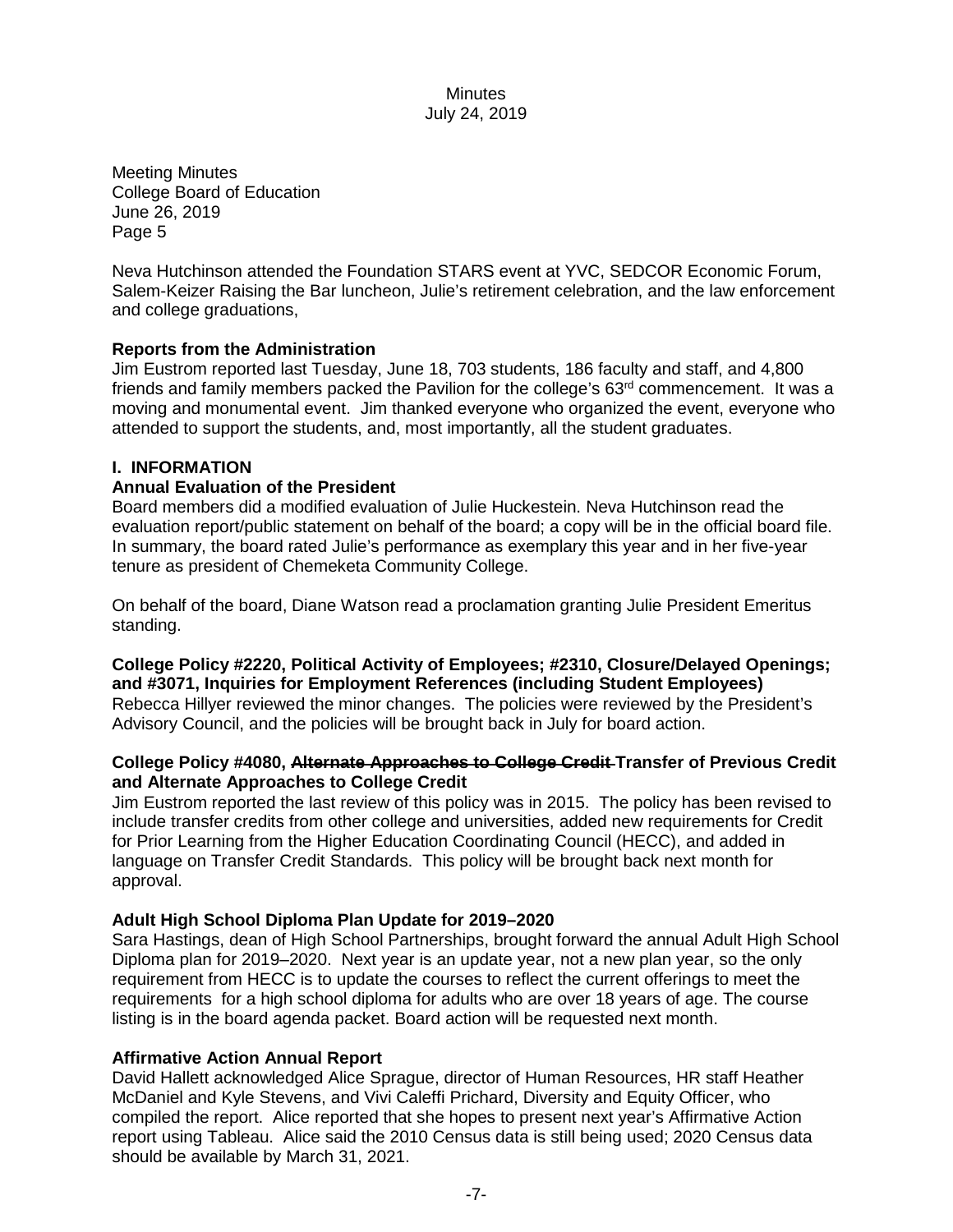Meeting Minutes College Board of Education June 26, 2019 Page 6

Alice reviewed the tables in the report showing workforce statistics for the 2018 calendar year and some comparisons from 2017 to 2018 which included:

Table 1 – Affirmative Action Job Category Examples

Table 2 – Chemeketa Workforce Statistics comparing employee job categories, minorities, and females for the current calendar year. This is not duplicated data.

Table 3 – Chemeketa Workforce Statistics comparing employee job categories and selfdisclosed veterans for the current calendar year

Table 4 – Chemeketa Salaried Workforce Utilization Analysis for the current calendar year Table 5 – Chemeketa Salaried Workforce Comparison Statistics of employee job categories of minority and female for 2017 and 2018. Alice noted a typo in the table heading. It was corrected to January 1, 2017 to 2018 through December 31, 2018

Table 6 – Minority and Female Demographics for the current calendar year

Table 7 – Recruitment and Applicant Statistics

Table 8 – Recruitment and Selection Patterns for the last 11 years (2007–2018)

Alice shared a brief update on the current status and items that have been institutionalized. This included a number of professional development opportunities available, new employee orientation, an Employee Development certificate to give staff opportunity for advancement, advertising in at least two diversity publications, and participating in local and statewide employer fairs. Specific to HR, there are structured hiring guidelines, search advocates for hiring committees which is unique to the college, ongoing review of position description language and minimum qualifications to remove barriers, and position standards and guidelines for hiring committees.

Vivi Caleffi Prichard noted it has been a true partnership with Alice and HR to help move the needle to diversify the college workforce. Some initiatives and future diversity and equity activities included implementation of the Cultural Competency Certificate to foster an environment where people feel welcome and comfortable working at the college, continuous work with hiring committees to review position announcements with an equity lens, development of a strategic roadmap for equity, further analysis of data to implement initiatives and look at the hiring process differently, implementation of faculty internships with a focus on culturally competency, promote student stories to show the need for culturally competent faculty and staff, and to work with the city of Salem to help build a community for people of color.

The board thanked Alice and Vivi for an excellent report.

# **J. STANDARD REPORTS**

#### **Personnel Report**

David Hallett said the report stands as written.

# **Budget Status Report**

Miriam Scharer reported this is the last budget status report for this academic year until the final audit report is presented to the board in December. However, a preliminary end-of-year budget status report will be shared in September and the final financial report will be presented by the college's auditor.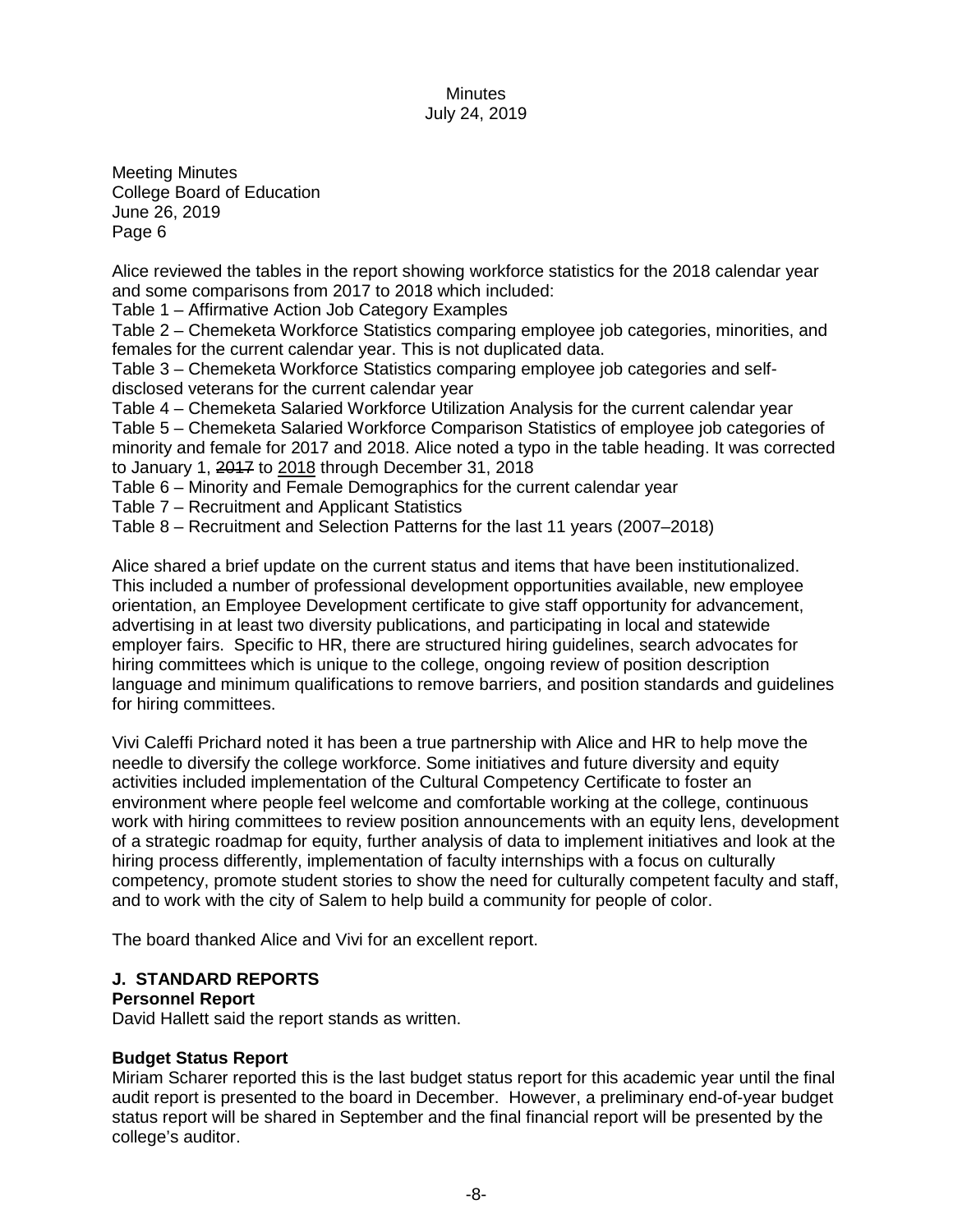Meeting Minutes College Board of Education June 26, 2019 Page 7

Referring to the Statement of Resources and Expenditures report, Miriam noted Tuition and Fees is slightly higher than what was budgeted; however, adjustments are still being made. The Interest line item shows an increase as a result of revenue from investments that have come in higher than anticipated; and Miscellaneous Revenue continues to grow from timber tax revenue.

Miriam drew attention to the percentage of budget expended in the Budget Status Report. This reflects the choices made to hold positions vacant and other measures to contain costs.

No interest change or additional investments were noted in the Status of Investments Report. Referring to the discount note that matures on June 21, 2019, Neva Hutchinson asked what happens after the note matures. Miriam said Rich McDonald will be looking at financial need and may reinvest the funds or it goes back into the college bank account.

#### **Purchasing Report**

Miriam reviewed the two items in the Purchasing report. A Request for Proposal (RFP) will be released in July for a Learning Management System platform and software that will support Chemeketa Online education. Kellie Schellenberg, dean of the Center for Academic Innovation, will be leading a college-wide initiative involving faculty and staff focus groups and stakeholders to identify the needs as well as evaluation criteria for the proposals. Due to the scope of the project, this is an information item for the board tonight, but a contract award won't be made until December.

Ken Hector asked how many vendors are estimated to submit proposals. Kellie said there may be 8–10 possible vendors. Diane Watson asked how the software will help with retention. Kellie responded many of the software platforms actively integrate with student success components such as early alert, institutional reporting, assessment management and others related to the system. This is why a comprehensive review is being done to see if those resources can be leveraged in a single system or a system that integrates with other strategic initiatives.

Miriam reported the other purchasing item is a subsequent notice to the board on Academic Scheduling and Space Management Software as a Service. This relates to CollegeNet which is the software used for academic schedule space management. An RFP went out in 2015 and the contract was extended in April 2017 for two additional years to evaluate the college needs and options. As a result, the college has provided findings that are required for a sole source provider to extend the contract to CollegeNet, Portland, Oregon. Miriam reviewed highlights of the findings.

This is contingent on successful completion of contract negotiations through June 30, 2020, with annual renewal for a total additional period of up to five years, for an amount not to exceed \$54,041. The not-to-exceed amount includes an initial set up fee of \$20,000 for expanded services and an annual service fee of \$34,041, which now includes all Chemeketa locations. Board action is not required pursuant to OAR 137-047-0800 and #CCR.302.

#### **Capital Projects Report**

Rory Alvarez, director of Facilities and Operations said the report stands as written with one addition. Rory commended the facilities team who were able to quickly restore the HVAC system that serves the board room.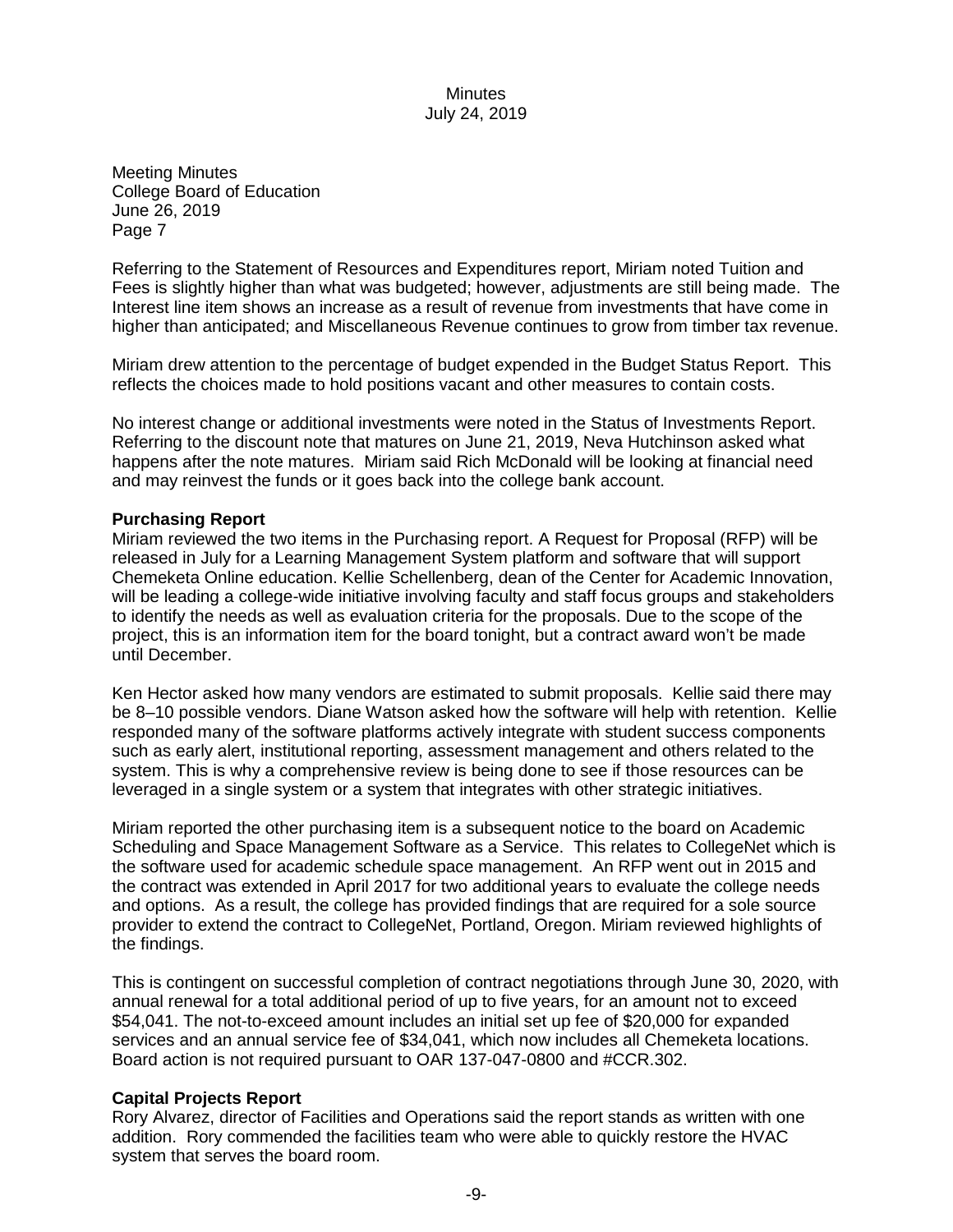Meeting Minutes College Board of Education June 26, 2019 Page 8

# **Chemeketa Cooperative Regional Library Service (CCRLS)**

John Goodyear, executive director for CCRLS, shared some additional updates to his written report. John pointed out that an action item is on the board consent calendar tonight to approve the appointment of Tracy Dylan of Yamhill County as the rural layperson for the CCRLS Advisory Council. He is a professor from Portland State University. John met with Will Worthy, the new director of the Newberg Library. The Keizer Library workgroup has been delayed because the person leading the group has been out of town. However, she has been making connections and is working with a consultant to write a grant. Grand Ronde is actively working to put together their tribal library application. Lastly, there are two membership standards now, one for public libraries and one for tribal libraries.

# **Recognition Report**

Julie Huckestein acknowledged all the employees (200+) in the written report. Julie shared an additional thanks to Jamie Wenigman, Jeannie Odle, Nancy Duncan, Phillip Hudspeth, and Terri Jacobson for their help in Julie's Party with a Purpose retirement celebration. Over \$14,000 was raised for student scholarships and the Student Relief fund; and all the limited edition of the Jewel Huckestein Chardonnay wine was sold. Julie brought some leftover "swag" located on the back counter. Julie read her personal message that was in the program.

# **K. SEPARATE ACTION**

# **Approval of Resolution No. 18-19-30, Adopting the Budget, Making Appropriations and Levying Taxes**

Miriam referred to the handout in the board folder. The budget is different than what was approved by the Budget Committee in April and approved by the board in May. It reflects changes as a result of the anticipated increase in state funding from \$590 million to \$640.9 million; personnel costs including salary adjustments for exempt employees, and classified employees pending ratification from the classified association and board. The allocation of the additional funding from the state will replenish the ending fund balance (which was reduced by \$1 million in next year's budget); and until decisions are made, all other additional funds have been added to the contingency fund line item reflecting an increase from \$3.5 to \$6 million. It was noted that board approval is needed for any transfers from the contingency fund.

The total general fund budget for 2019–2020 has been changed to \$90,660,000. In order to have spending authority for next year, this resolution needs approval from the board by June 30, 2019. Tax rates will be imposed at the rate of \$0.6259 per \$1,000 of assessed value for the General Fund; \$0.0818 per \$1,000 of assessed value for the Regional Library; and the amount of \$10,130,000 for payment of bonded debt.

Miriam drew attention to two additional handouts in the board folder—Action 1 and 2, Transfers of General Fund Appropriations, and Authorizing Interfund Borrowing, both are standard requests to align the budget at the end of year, if necessary.

Ron Pittman moved and Jackie Franke seconded a motion to approve Resolution No. 18-19-30.

The motion CARRIED.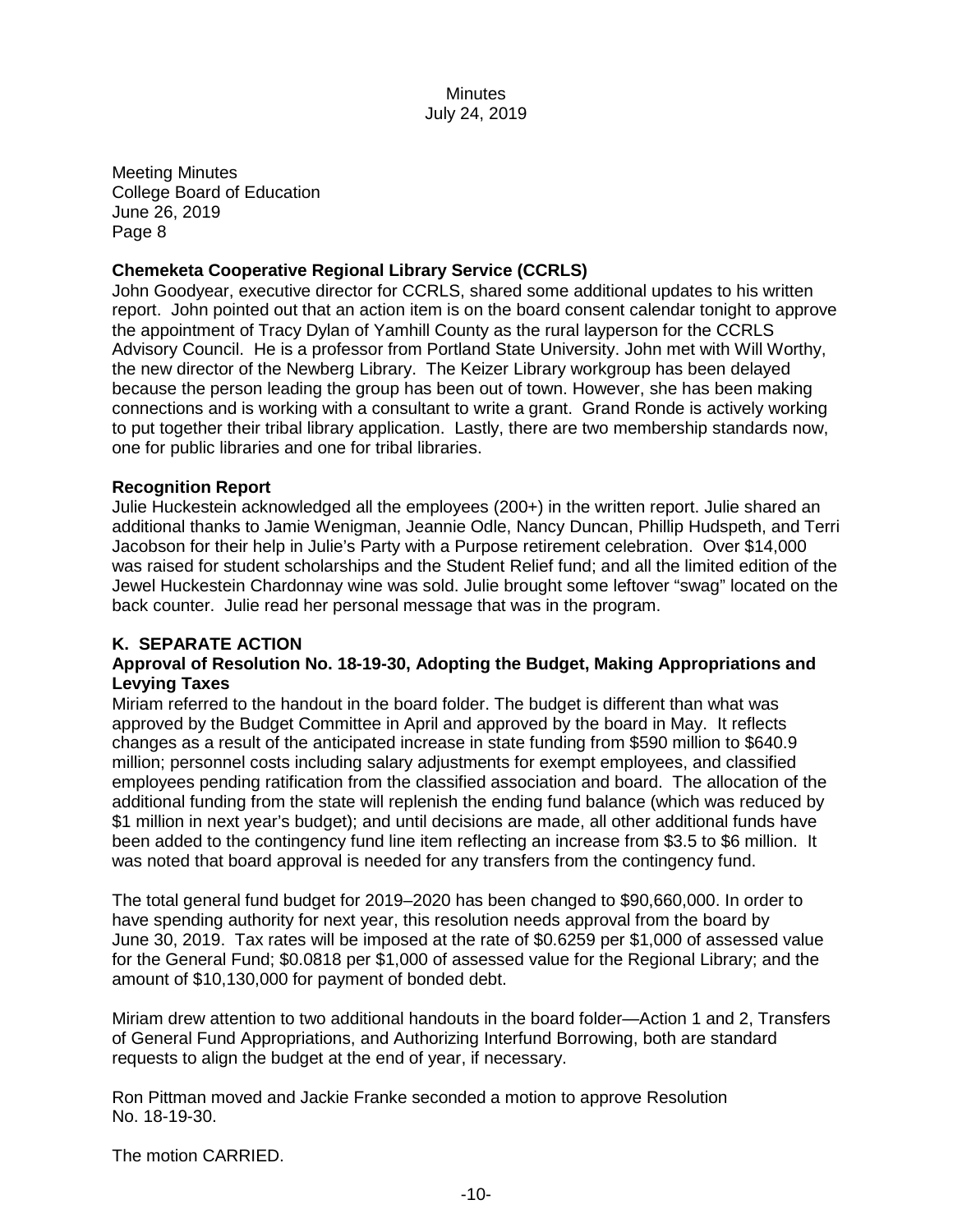Meeting Minutes College Board of Education June 26, 2019 Page 9

# **Approval of Resolution No. 18-19-31, Declaration of Election Results**

The May 21 election resulted in the re-election of Ed Dodson, Zone, 1; Neva Hutchinson, Zone 3; Diane Watson, Zone 6; and Betsy Earls, Zone 7.

Ken Hector moved and Ron Pittman seconded a motion to approve the declaration of election results as presented.

The motion CARRIED.

#### **Administration of Oath of Office for Ed Dodson, Zone 1; Neva Hutchinson, Zone 3; Diane Watson, Zone 6; and Betsy Earls, Zone 7**

David Hallett administered the Oath of Office for the re-elected board members Ed Dodson, Neva Hutchinson, Diane Watson, and Betsy Earls.

#### **Approval of Presidential Contract**

Board members reviewed the amended presidential contract for Julie Huckestein during Executive Session. The amended contract covers the period of July 1–7, 2019.

Ron Pittman moved and Jackie Franke seconded a motion to approve the amended contract as presented.

The motion CARRIED.

#### **Approval of Exempt Compensation**

David Hallett referred to the green sheet in the board packet for a 4 percent salary adjustment to the Exempt Salary Schedule effective July 1, 2019.

Jackie Franke moved and Ken Hector seconded a motion to approve the changes to the Exempt Salary Schedule to be effective July 1, 2019.

The motion CARRIED.

**Approval of Resolution No. 18-19-32a–f, Banking Resolutions Designating Depository**  A change in the authorizing signatures from Julie Huckestein to Jessica Howard is needed for banking institutions used by the college for US Bank, City National Bank, Marion and Polk Schools Credit Union, US Bank Corporate Trust Services, Wells Fargo, and Bank of America.

Ken Hector moved and Betsy Earls second a motion to approve Resolution 18-19-32a–f effective July 8, 2019.

The motion CARRIED.

# **L. ACTION**

Ken Hector moved and Ron Pittman seconded a motion to approve consent calendar items No. 1–13:

1. Approval of Budget Transfer Requests [18-19-161]

2. Approval of Resolution No. 18-19-33, Authorizing Interfund Borrowing [18-19-162]